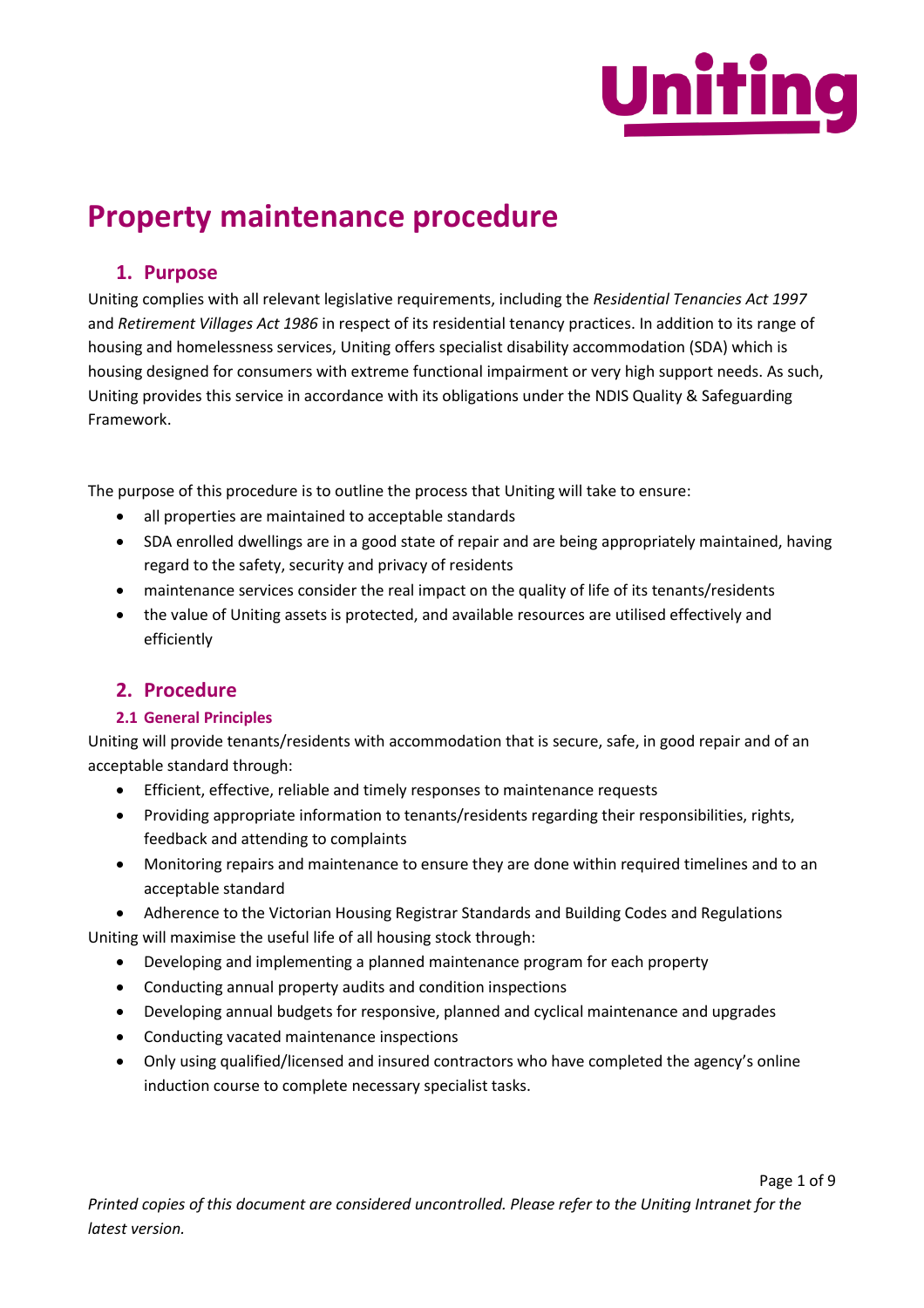## **2.2 Building maintenance administration**

- Maintenance is reported, by phone or email, to the Maintenance Administrator.
- If a tenant /resident attempts to inform agency employee when on site for an unrelated matter, of a maintenance issue, they will be directed to call the office and log the job with the Maintenance Administrator.
- The Maintenance Administrator enters the request details, into Chintaro, within one working day. They gather clear details from the tenant/resident of the nature, extent and location of the issue to determine the level of urgency of the response required.
- The Maintenance Administrator advises the tenant/resident whether an agency Building and Maintenance employee or an external contractor will attend to fix their issue. The worker provides the tenant with an approximate timeframe for their works to commence. The worker will ask permission for agency employee to enter the premises to fix the issue if the tenant / resident is not at home when they attend. This is recorded on the work order. Where an external contractor is attending, the Maintenance Administrator will ask the tenant for permission to give their contact details to the external contractor so an appointment can be scheduled.
- Where a Building and Maintenance employee arrives to complete a maintenance job and the tenant/ resident is not home, they will check the work order to see if permission to enter has been obtained.
- If it has, the worker will complete works and will leave a business card informing the tenant/ resident of their attendance. If permission has not been granted, the worker will leave a card under the door advising that they attended but were not able to complete the task as no one was home.
- If the Building and Maintenance employee notices tenants/residents hoarding or living in a manner that is unsafe to the tenant, agency employee or their neighbours, the worker will report the details of this to the Tenancy Worker or Housing Administrator.
- If Uniting employees become aware of tenants/residents hoarding, or living in a manner that is unsafe to the tenant, agency employees or other tenants, the worker is to report this to their line manager/supervisor who will alert the relevant Tenancy Worker or Housing Administrator, who will assume responsibility for investigating and then managing the situation in consultation with the Senior Manager Housing Services.

### **2.3 Types of Maintenance**

### *2.3.1 Responsive maintenance*

Responsive maintenance describes the day-to-day tasks required to restore something that is not working as it should, to full functionality and safe working condition. Responsive maintenance occurs irregularly and without warning and may be reported by tenants/ residents or agency employees.

The Residential Tenancies Act requires landlords to undertake most repairs within 14 days. Responsive maintenance can be divided into Urgent, Priority and Normal works.

The Maintenance Administrator checks Chintaro weekly to see which jobs need follow-up or are complete. Follow-up times are as follows:

*Printed copies of this document are considered uncontrolled. Please refer to the Uniting Intranet for the latest version.*

Page 2 of 9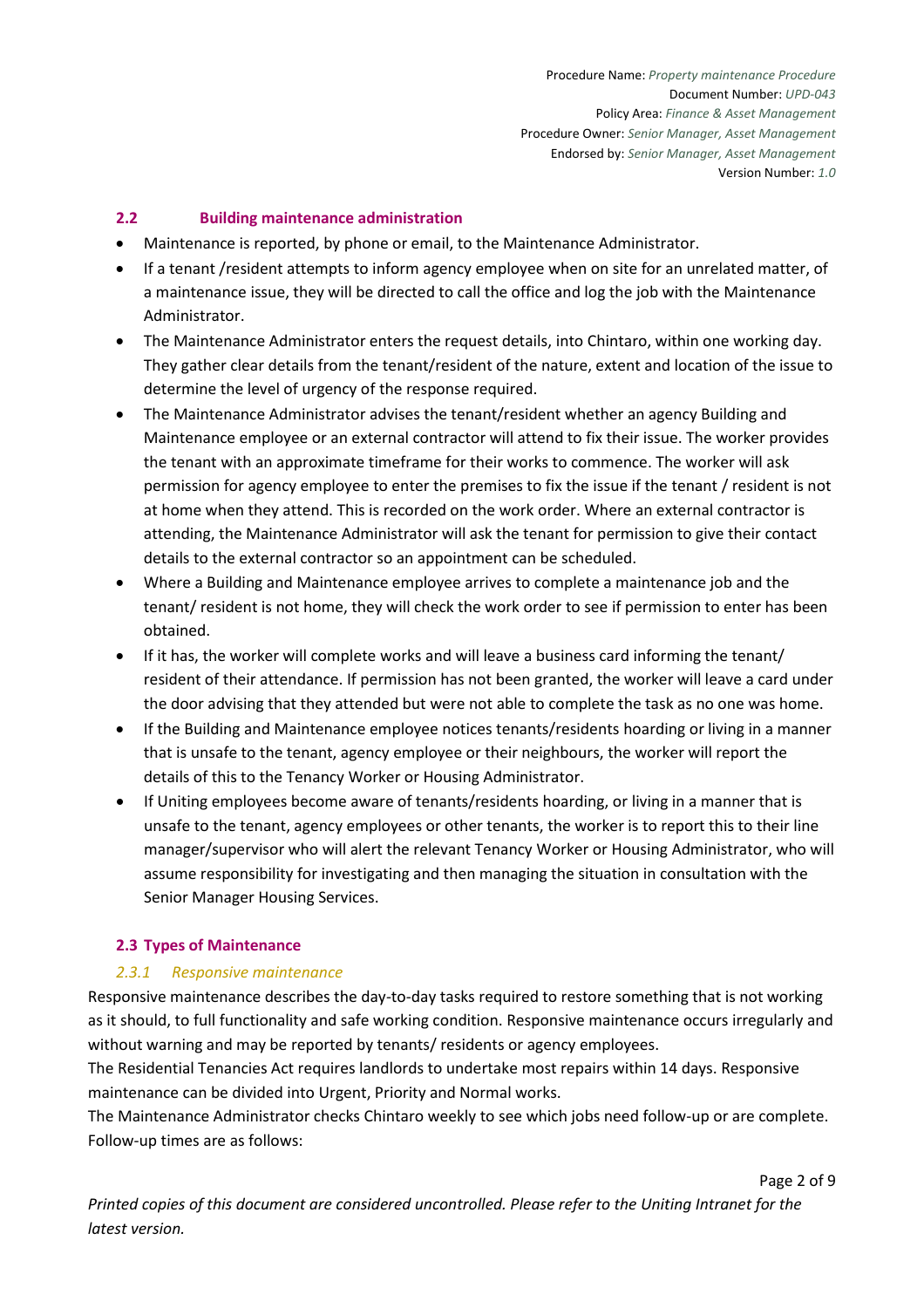Page 3 of 9

- Urgent as soon as possible < 24 hours
- Priority < 7 days
- Normal < 14 days

The Asset Management team can be contacted via [facilities@vt.unting.org](mailto:facilities@vt.unting.org) to arrange any reactive maintenance or contact the **Senior Manager, Asset Management** if there is an emergency.

| Urgent repairs | Burst water service<br>$\bullet$                                    | Must be fixed within 24 |  |  |
|----------------|---------------------------------------------------------------------|-------------------------|--|--|
|                | Blocked or broken toilet<br>$\bullet$                               | hours                   |  |  |
|                | Serious roof leak<br>$\bullet$                                      |                         |  |  |
|                | Gas leak                                                            |                         |  |  |
|                | Dangerous electrical fault<br>٠                                     |                         |  |  |
|                | Flooding or serious flood damage<br>٠                               |                         |  |  |
|                | Serious storm or fire damage<br>$\bullet$                           |                         |  |  |
|                | An essential service or appliance not working properly<br>$\bullet$ |                         |  |  |
|                | or at all                                                           |                         |  |  |
|                | A fault or damage which makes the property unsafe<br>٠              |                         |  |  |
|                | Serious fault in lift or staircase<br>$\bullet$                     |                         |  |  |
| Non urgent     | Any repair that falls outside the definition of an urgent           | Must be attended and    |  |  |
| repairs        | repair.                                                             | repair underway within  |  |  |
|                |                                                                     | 14 days                 |  |  |

Uniting will respond to urgent and non-urgent repairs promptly and within the required timeframe/s. All information about repairs must be communicated in writing and copies retained on the resident file.

If urgent repairs are unable to be effected immediately, the Work Health and Safety Manager is to be contacted to assess the safety of the premises. Note: This may result in the site's Emergency Plan being evoked.

# 2.3.2 *After hours maintenanc*e

All tenants/residents are provided with information regarding Uniting's on call after hours system when they sign their lease.

All tenants/residents are provided with a fridge magnet with after-hours contact details for urgent maintenance and given details of what is considered urgent.

The on-call worker assesses to see if the request fits within the definition below of matters requiring urgent attention.

Tenants/residents are informed that maintenance, which is not considered urgent, will be responded appropriately to the next business day during standard working hours.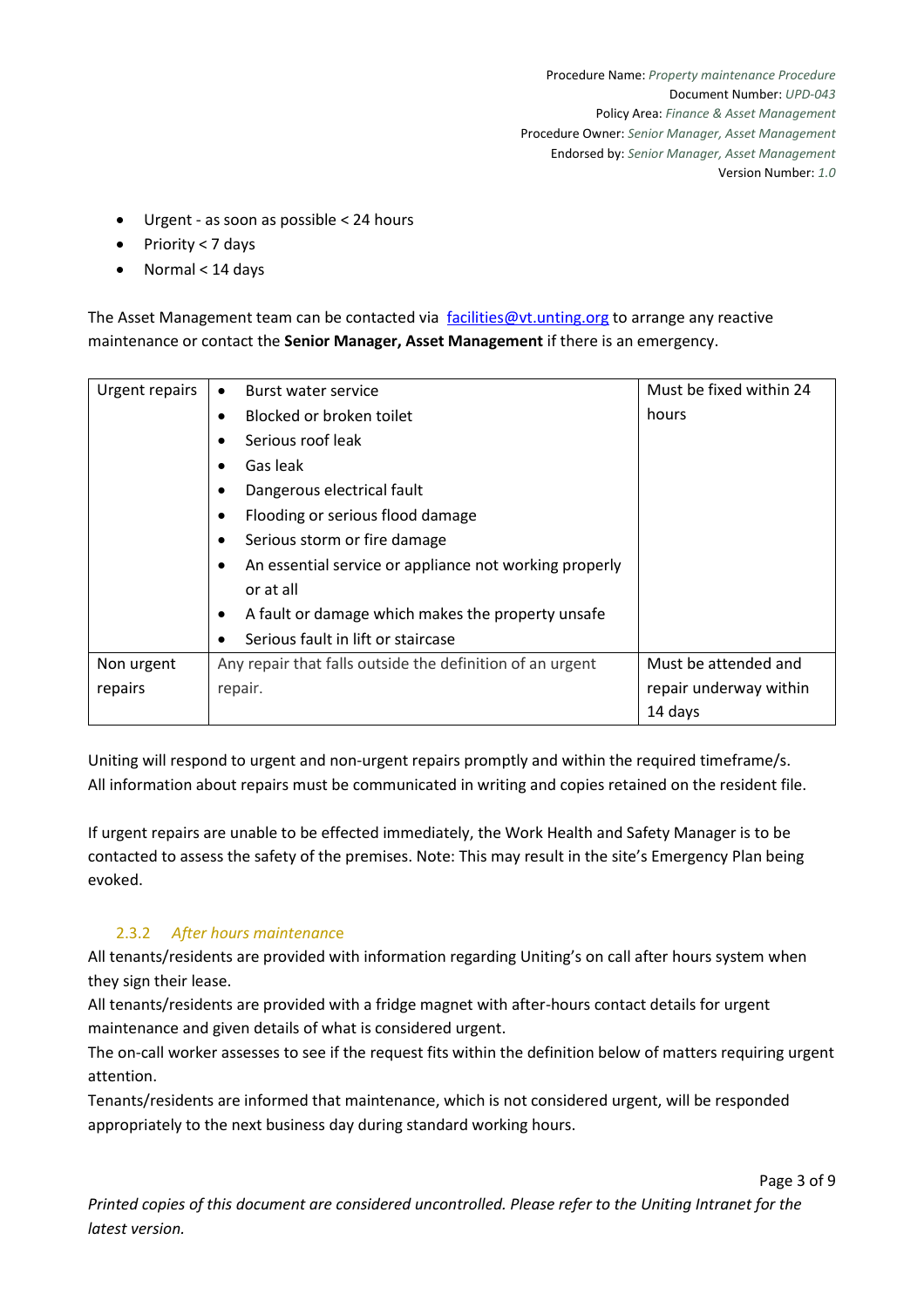*The Residential Tenancies Act lists the following as matters requiring urgent attention by a landlord in a rented premises* 

- ➢ *a burst water service*
- ➢ *a blocked or broken toilet system*
- ➢ *a serious roof leak*
- ➢ *a gas leak*
- ➢ *a dangerous electrical fault*
- ➢ *flooding or serious flood damage*
- ➢ *serious storm or fire damage*
- ➢ *a failure or breakdown of any essential service or appliance provided for hot water, water, cooking or, heating*
- ➢ *A failure or breakdown of the gas, electricity or water supply to a rented premises*
- ➢ *An appliance, fitting or fixture that uses or supplies water that is malfunctioning in a way that will result in a substantial amount of water being wasted*
- ➢ *Any fault or damage that makes the rented premises unsafe or insecure*
- ➢ *A serious fault in a lift or staircase.*

# *2.3.3 Planned maintenance*

Planned maintenance arises from cyclic tasks performed to maintain an asset or data obtained during annual inspection of properties. The intention of planned maintenance is to maintain assets in a functional state and minimise responsive maintenance tasks.

- The Building & Grounds Supervisor conducts an audit, in May each year, to compile a list of planned maintenance for recommendations to be completed in the new financial year for each site.
- In consultation with the Senior Manager Housing Services, the Buildings & Grounds supervisor prioritise and budget for the identified maintenance to be done over the course of the financial year.
- The Building & Grounds Supervisor manages the completion of the agreed works by external contractors or agency maintenance employee, within the agreed budget as detailed on the final Plan document.

# *2.3.4 Cyclical maintenance*

Cyclical maintenance, both task and frequency are loaded onto Chintaro by the Maintenance Administrator.

When due to be completed the system notifies the Maintenance Administrator of what task is due or overdue for completion.

The Maintenance Administrator and the Building & Grounds Supervisor monitor and update the records when tasks are complete.

**Frequency of Cyclical Maintenance Tasks**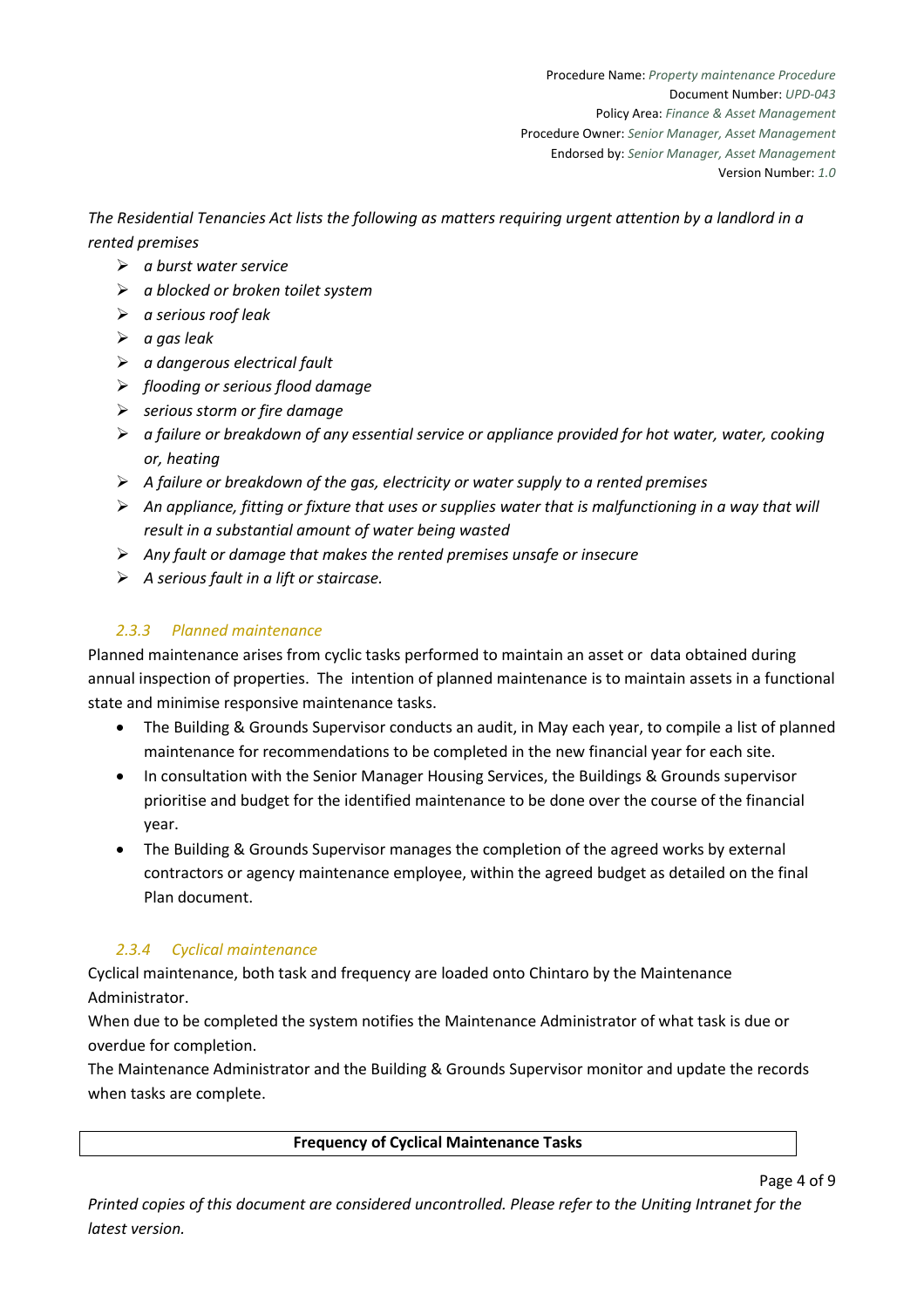Procedure Name: *Property maintenance Procedure* Document Number: *UPD-043* Policy Area: *Finance & Asset Management* Procedure Owner: *Senior Manager, Asset Management* Endorsed by: *Senior Manager, Asset Management*  Version Number: *1.0*

| <b>Task</b>                     | By whom              | <b>Frequency</b>               |
|---------------------------------|----------------------|--------------------------------|
| Cobwebs cleaned                 | Uniting building and | 3 monthly                      |
|                                 | maintenance employee |                                |
| Security lighting checked       | Uniting building and | weekly                         |
|                                 | maintenance employee |                                |
| Windows cleaned                 | Contractor           | yearly                         |
| Gas Heaters serviced            | Contractor           | 2 yearly                       |
| Smoke Detector batteries        | Uniting building and | yearly                         |
| replaced                        | maintenance employee |                                |
| Air conditioner filters cleaned | Uniting building and | yearly                         |
|                                 | maintenance employee |                                |
| <b>Gutter cleaning</b>          | Contractor           | 6 monthly or yearly – property |
|                                 |                      | dependent                      |
| Hydronic heater servicing       | Contractor           | yearly                         |
| Lift servicing                  | Contractor           | 6 monthly                      |
| Cleaning of common areas at     | Contractor           | monthly                        |
| some sites                      |                      |                                |

Uniting's SDA residences are maintained via a cyclic maintenance program undertaken by the Asset Management team

# *2.3.5 Vacated maintenance*

Maintenance performed when a property is empty is called Vacated Maintenance performed when a property is empty is called Vacated Maintenance.

### **2.4 Property Insurance**

- Uniting property insurance may cover the cost of repairs in particular instances. The Senior Manager Housing Services follows the Uniting Church Insurance Services procedures for all maintenance/repairs that are able to be claimed against property insurance.
- Where the cost of maintenance/repair is to be covered by the insurance policy, depending on amount of the cost, the Maintenance Administrator, Housing Administrator or Tenancy Worker will contact the Uniting Church Insurance Services (UCIS) and inform them of the damage or loss.
- Uniting employees will take prompt steps to minimise further loss, such as arranging emergency repairs via delegated agency authorities
- Verbal notification to be given to Uniting Church Insurance Services who will assist in arranging the claim form or appointment of a loss adjuster
	- $\triangleright$  Losses below \$500 under excess so no claim will be made
	- ➢ Losses above \$500 contact the UCIS who will direct how to proceed
- Uniting employees may be required to assist all parties involved, in attending to the claim.

*Printed copies of this document are considered uncontrolled. Please refer to the Uniting Intranet for the latest version.*

Page 5 of 9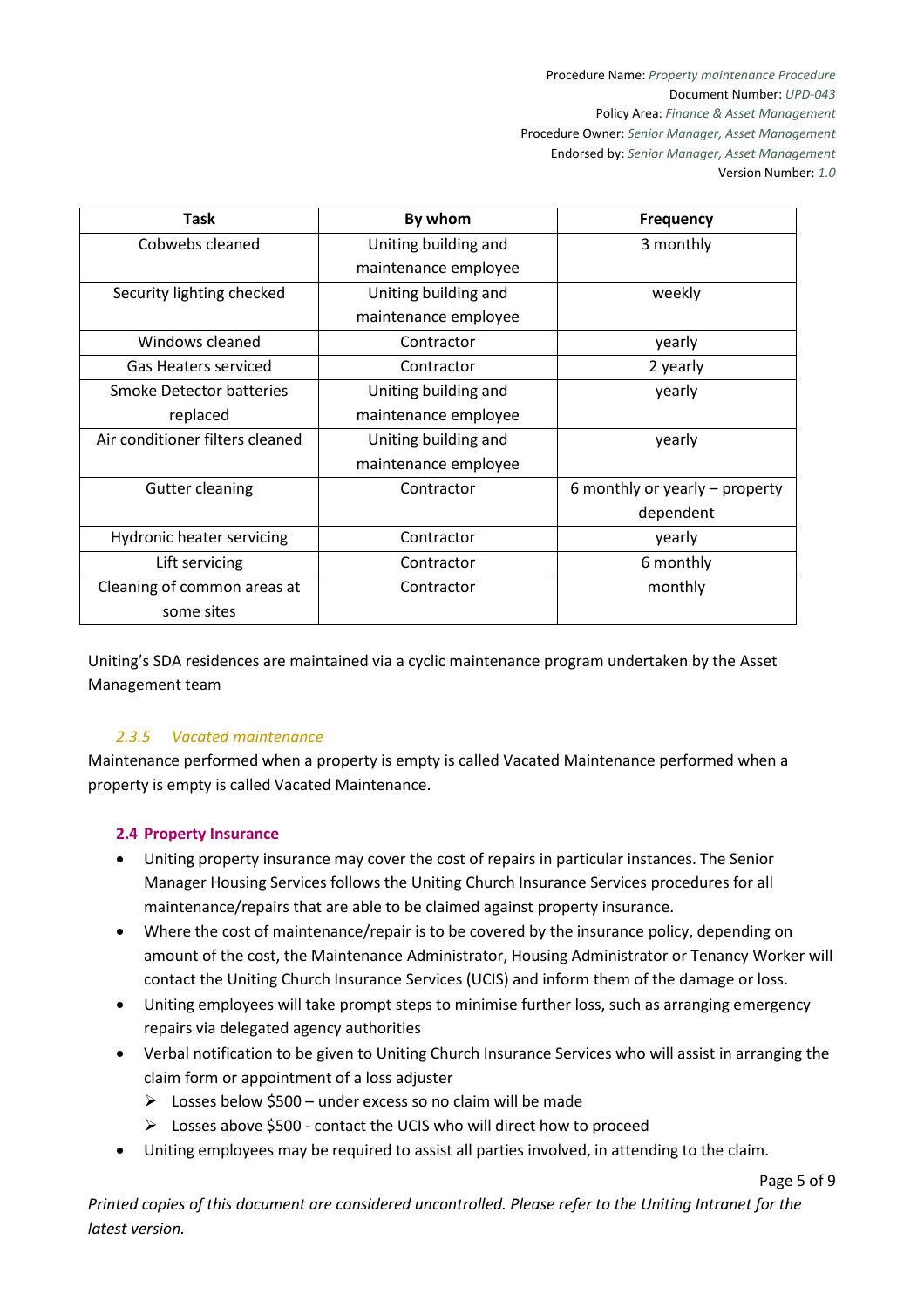## **2.5 Security of Keys and Locks**

- Uniting is accountable for the security of all keys and locks, but delegates authority to the Maintenance Administrator to be responsible for daily management of keys and lock systems across all properties.
- The Maintenance Administrator records in Chintaro whenever keys are issued or returned.
- If the last copy of a key is issued, the Maintenance Administrator orders a replacement, so there is always a spare key for every lock.
- All spare keys are kept in the locked key room.
- The Maintenance Administrator will arrange for either maintenance employee or tenancy administrators to install key safes on properties as necessary.
- If the Maintenance Administrator is not available, all agency employee will inform the Maintenance Administrator upon return of all actions they have performed regarding keys and locks so that records are kept accurate and up to date.

## **2.6 Call centre maintenance and repairs (DHHS funded)**

The following applies to repairs and maintenance for DHHS funded/Uniting managed properties except for UHV General Lease properties: (Rooming Houses and Long Term):

- Uniting reports all maintenance and damage to the DHHS Call Centre, which is responsible to arrange maintenance and repairs on all THM program properties.
- Uniting will advise responsible party that replacement water appliances should have an A rating and raise any order to this effect.
- All occupants will be provided with information regarding reporting repairs and maintenance at their sign-up. Information is also provided to all occupants with contact details to report urgent repairs after normal office hours (after 4.30pm and before 9am Monday to Friday). Urgent repairs are those described above (in line with the RTA act) as matters requiring urgent attention by a landlord in a rented premises.

### *2.6.1 Maintenance Work Orders*

- Workers may observe property maintenance or damage during property inspections. Alternatively, residents, neighbours or the gardener may report problems.
- If damage or maintenance is reported and clarification is needed before a maintenance request is sent: TW goes to the property and evaluates the problem first (if possible)
- Requests for Maintenance are via computer-generated form on PAMS property database/Property/Maintenance. There is a different form if Property is tenanted or vacant (training is required)
- The TW fills out the relevant request form with the following information:
	- o The current date
	- o The property address
	- o The correct room number (if relevant)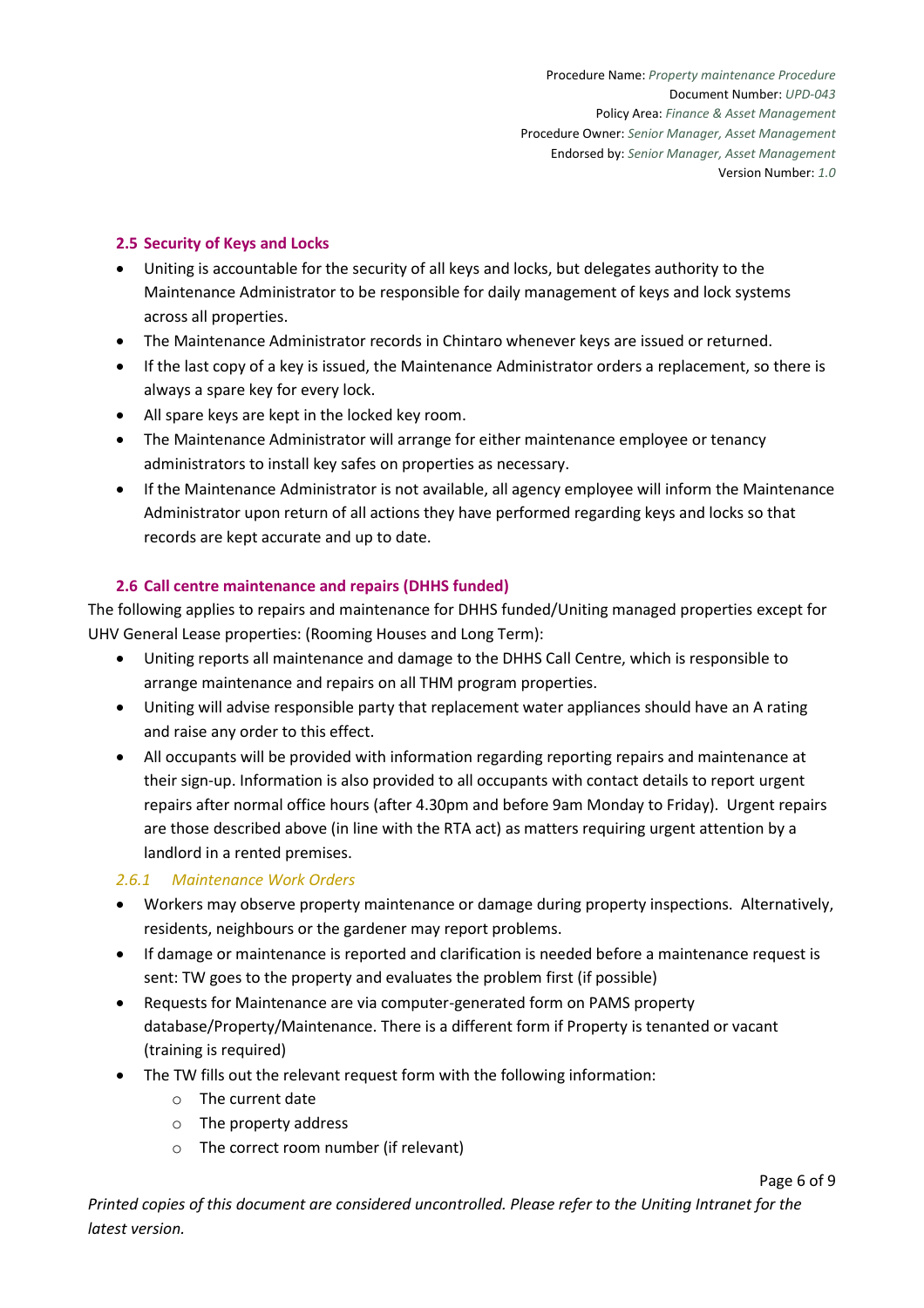- o Access details
- Urgent repairs are in the first instance are made by phone direct to the Call Centre and all information then entered on PAMS database.
- The work requested is given an authorisation number by Call Centre and is either raised as Normal (14 days) Priority (7 days) or Urgent (24 hours) and is emailed to Uniting this authorisation number is then recorded on PAMS for tracking purposes.
- Call Centre has a number of working days (above) to complete the order. If there has been no response after the appropriate time, Uniting will call Head Contractor direct for action and up-date (ref HP Phone Numbers).
- The occupant is advised that the relevant contractor will phone or call at the Property to arrange a suitable time to enter the property and carry out the work. Uniting is required to have the occupant's permission to give their phone number to the Contractor.
- The repair costs/inventory is placed in the tenant's personal file if the consumer caused the damage and a record is required.

# **2.7 Vetting and induction of contractors/suppliers**

- The safety and wellbeing of the residents of Uniting management properties is paramount, as the safety of the contractors we engage.
- The Asset Management team will conduct due diligence vetting of contractor/supplier's criteria reputation, solvency, scalability, compliance using internal and online sources.
- The Asset Management will arrange that new suppliers/contractors will sign a service-level agreement or contract including a schedule of rates, terms and conditions, limit of liability and aa declaration to abide all applicable laws, acts and Uniting policies.
- The declaration will also include an undertaking to declare any change in circumstance affecting their compliance.
- The supplier/contractor will also declare inform Uniting of any sub contracted suppliers outside of the Uniting approved supplier list for the purpose of vetting by Uniting prior the attendance at a Uniting site.
- The Asset Management team will ensure the contractor/supplier provides compliance documentation, including:
	- ✓ Driving licenses
	- $\checkmark$  Police checks
	- $\checkmark$  Work with Children's checks
	- ✓ Trade licenses and certificates
	- $\checkmark$  Certificate of currency
	- $\checkmark$  Other relevant documentation
- Provided the above documentation is in order, the contractor/supplier will be directed by the Asset Management team to register on the Linksafe online contract management and induction system.
- The new contractor/supplier will be required to be inducted at sites in the company of Uniting representatives for the purpose of introducing themselves to stakeholders at the property/site and

Page 7 of 9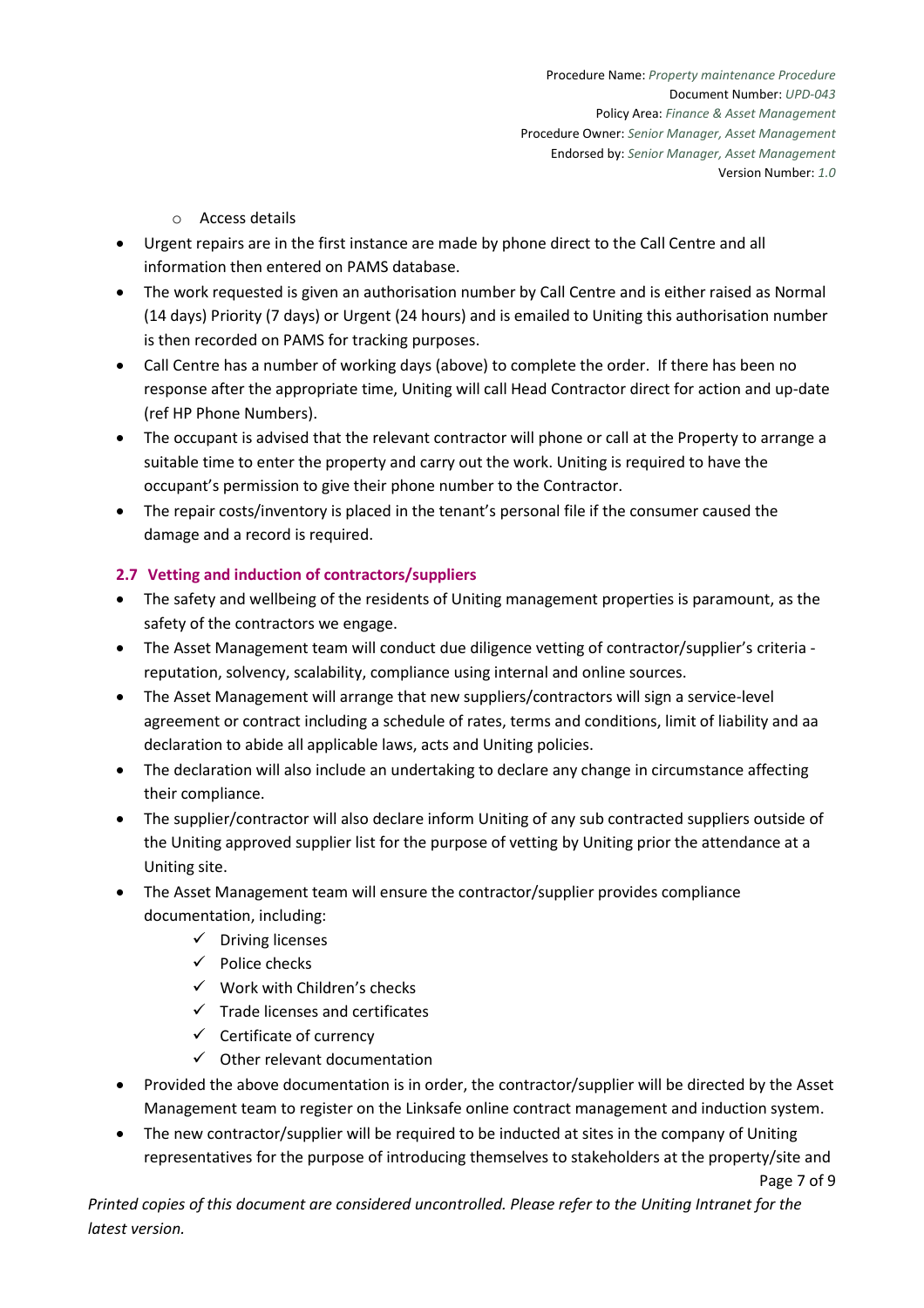familiarizing themselves with any unique internal processes, hazards or risks. The Asset Management team will coordinate this.

• The Asset Management team will oversee more intensive monitoring of any new supplier or contractor's key performance indicators and adherence to the terms and conditions of the agreement for a probationary period of the first 3 months for quality assurance purposes. **Refer Contractor Management procedure.** 

# **2.8 Arranging repairs and maintenance with contractors**

If the contractor is unable to contact the tenant and the TW has been unsuccessful in arranging a suitable time for the work to be carried out the TW will:

- Arrange a suitable time with the contractor to carry out the scheduled work
- Contact the tenant by phone or send a letter to the tenant outlining the date and time that the contractor requires entrance to the property
- Depending on the circumstances the TW may send the letter by ordinary post and by registered mail (for future legal proof of notification)
- Ensure that the time arranged with the contractor takes into consideration the time it takes for the tenant to receive the notice (a minimum of 3 days)
- Inform the tenant (if able) what work is to be carried out and the expected time required to complete the work (if known)
- In the case of urgent repairs, the TW may be required to meet the contractor at the premises depending on the circumstances. If the tenant is not at home the TW may be required to let the contractor in and stay with the contractor until the work is completed.
- If a tenanted house has been entered without the tenant being present the TW must leave an Entered Property Notice: Pad of carbon notices supplied to each TW.

### **2.9 Termination of contractors**

- The Asset Management team arrange termination letters to be sent to suppliers and contractors when their contract expires.
- If services are no longer required or the quality of work is deemed unsatisfactory by the Asset Management team and/or other stakeholders, then a termination of services letter may be sent to the contractor.

All employees are responsible for:

• Complying with the instructions outlined in this procedure

The ELT, Executive Officers and Managers are responsible for:

- Monitoring awareness of and adherence to this procedure
- Overseeing all action and outcomes pertaining to this procedure

# **3. Related Policy, Instructions and Advice**

*Residential Tenancies Act 1997* 

Responsibility